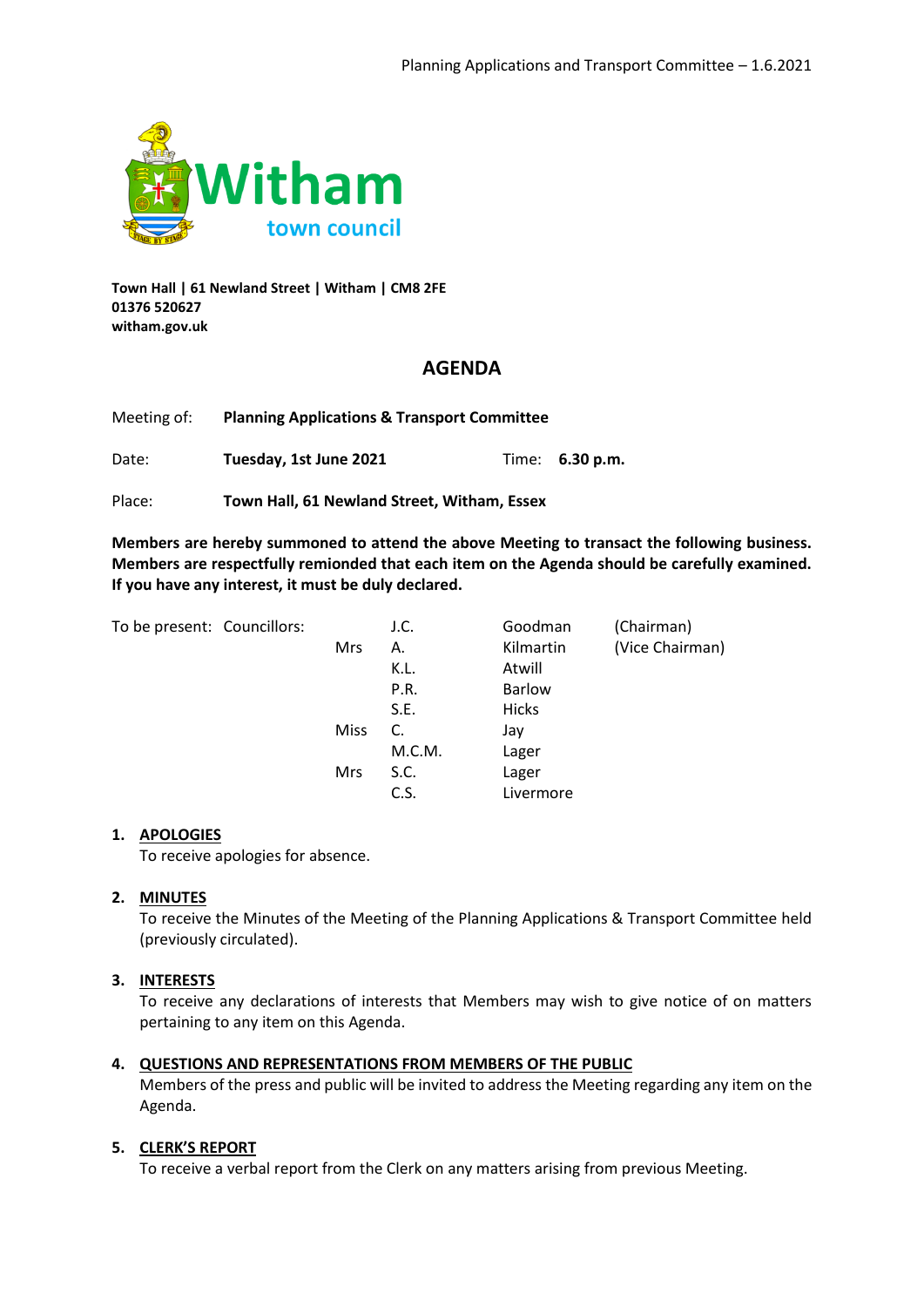### <span id="page-1-1"></span>**6. PART 1 APPLICATIONS**

To approve officer 'no objection' recommendations for applications listed under [Part 1](#page-2-0) without debate. *Applications may be moved to Part 2 where Members are in disagreement with recommendations by giving 24 hours' notice to the Planning Officer.*

### <span id="page-1-0"></span>**7. PART 2 APPLICATIONS**

To consider applications i[n Part 2.](#page-3-0)

#### **8. REVISED PLANS**

To consider the following revised plan - 21/01320/HH - Land North Of Woodend Farm

Report to follow

### **9. DECISIONS**

To receive and note decisions on planning applications pertaining to Witham which have been received from Braintree District Council [\(attached\)](#page-13-0).

### **10. LOCAL HIGHWAYS PANEL – MALTINGS LANE**

To consider a request [\(attached\)](#page-16-0).

James Grand

James Sheehy Town Clerk GK/25.5.2021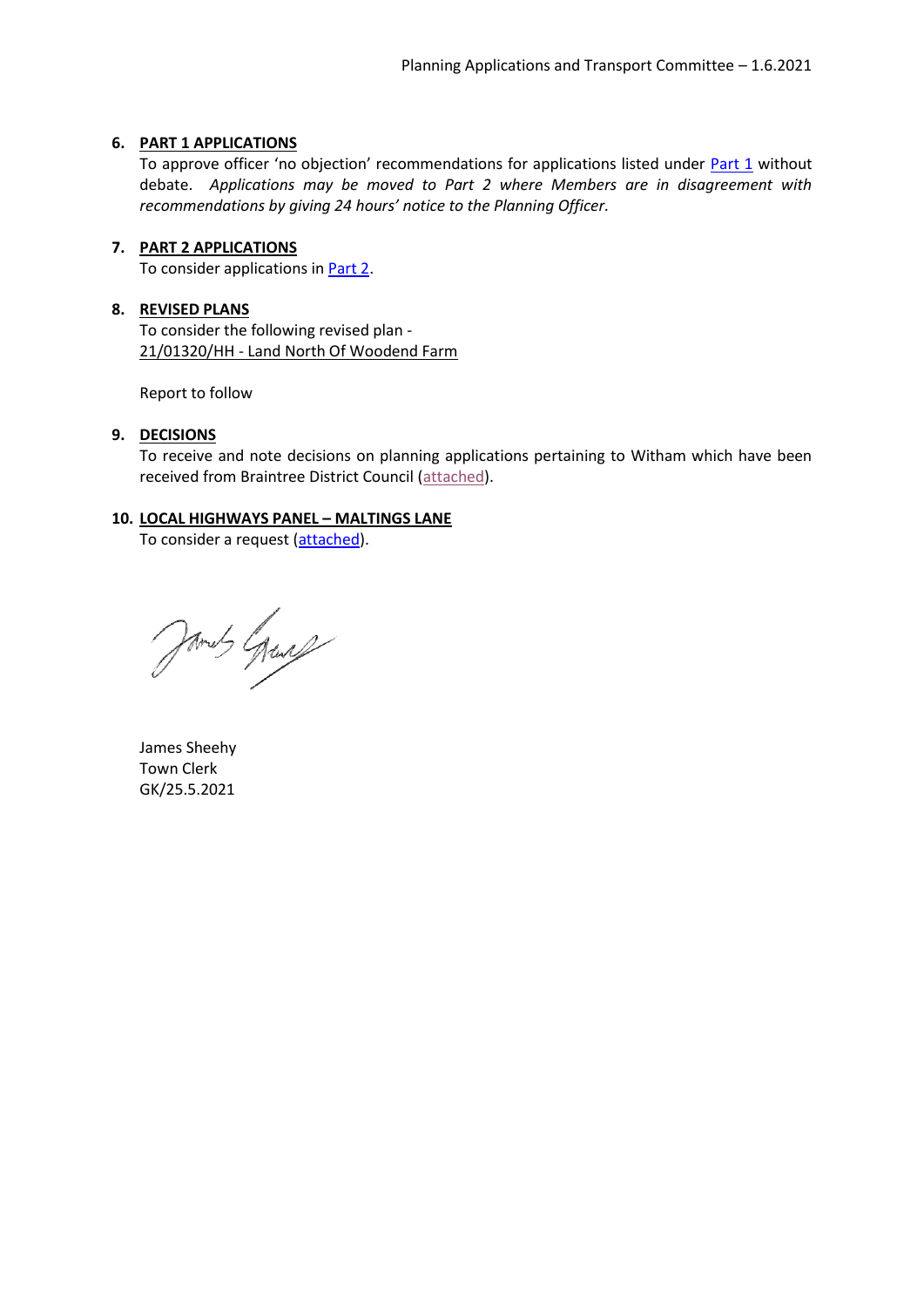## <span id="page-2-0"></span>**PART 1 APPLICATIONS WITH OFFICER 'NO OBJECTION' RECOMMENDATIONS TO BE CONSIDERED "EN BLOC" WITHOUT DEBATE.**

## **Applications Received:**

**The following applications have been made to the District Council for planning permission under the Town & Country Planning Acts and referred to the Town Council as a statutory consultee. Copies of the applications and accompanying plans may be seen at the Planning Department Causeway House, Bocking End, Braintree or online at [www.braintree.gov.uk](http://www.braintree.gov.uk/)**

**PLEASE NOTE: Under the Local Government (Access to Information) Act 1985, representations cannot be treated in confidence. Witham Town Council is not responsible for issuing planning decisions.**

| 21/01391/FUL<br>Hayman Group Limited,<br>Eastways Park, Witham | Central | Replacement of roof to match existing. Over<br>cladding of front elevation and replacement<br>of windows |
|----------------------------------------------------------------|---------|----------------------------------------------------------------------------------------------------------|
|----------------------------------------------------------------|---------|----------------------------------------------------------------------------------------------------------|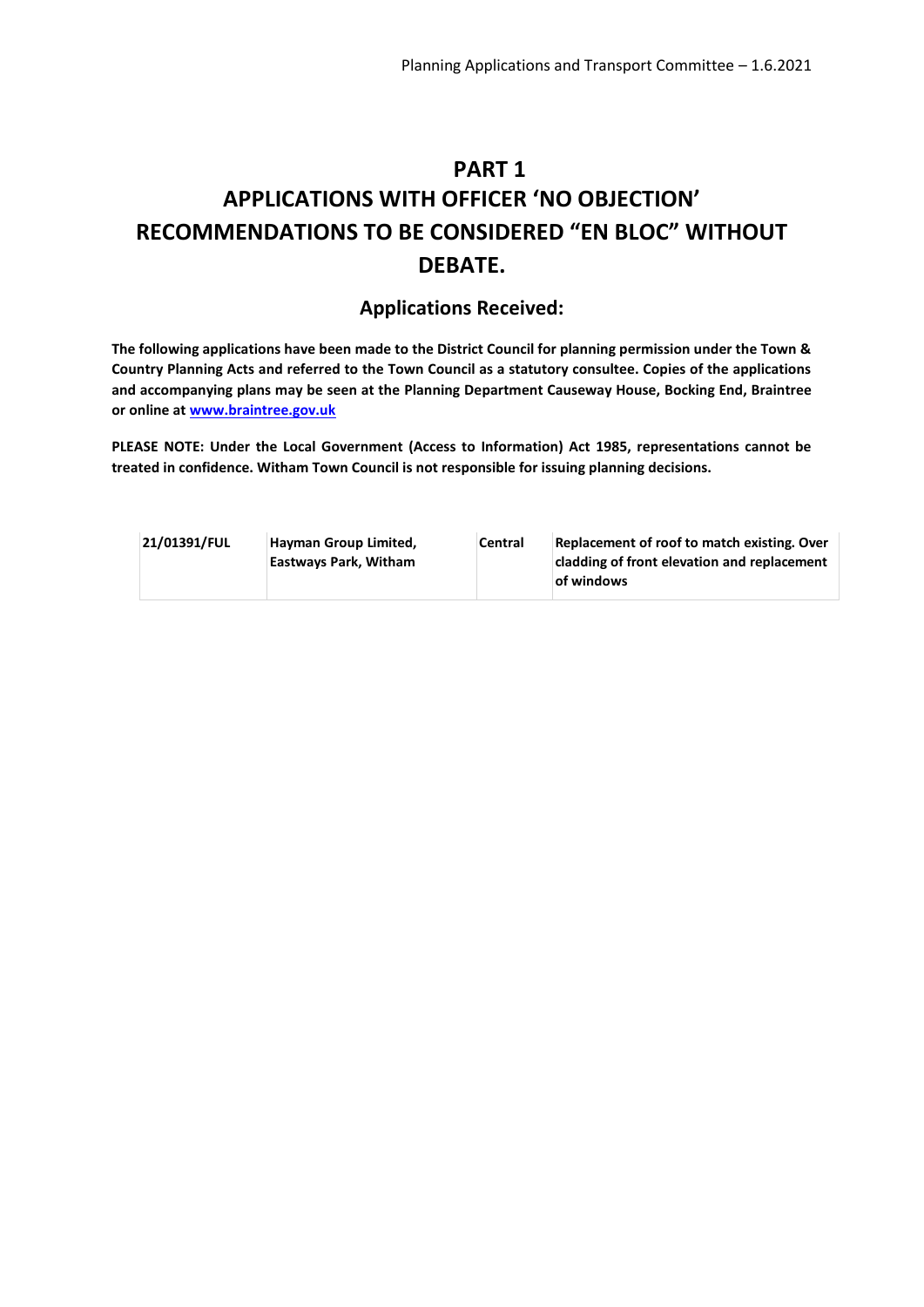## **PART 2 APPLICATIONS FOR MEMBERS' DEBATE**

## **Applications Received:**

<span id="page-3-0"></span>**The following applications have been made to the District Council for planning permission under the Town & Country Planning Acts and referred to the Town Council as a statutory consultee. Copies of the applications and accompanying plans may be seen at the Planning Department Causeway House, Bocking End, Braintree or online at [www.braintree.gov.uk](http://www.braintree.gov.uk/)**

**PLEASE NOTE: Under the Local Government (Access to Information) Act 1985, representations cannot be treated in confidence. Witham Town Council is not responsible for issuing planning decisions.**

| 21/01320/HH  | 42 Collingwood Road, Witham,<br><b>Essex</b>          | Central | Proposed single storey annexe                                                                                              |
|--------------|-------------------------------------------------------|---------|----------------------------------------------------------------------------------------------------------------------------|
| 21/01380/HH  | 1 Stainer Close, Witham, Essex                        | South   | Single-storey rear extension with internal<br>alterations                                                                  |
| 21/01392/FUL | Land Rear Of, 59 Bridge Street,<br>Witham             | South   | Erection of 1 x 1 bed single-storey dwelling<br>house                                                                      |
|              | 21/01586/TPOCON Croxall Court, Armond Road,<br>Witham | West    | Notice of intent to carry out works to a tree<br>in a Conservation Area - Remove an Ash tree                               |
|              | 21/01607/TPOCON 12 The Avenue, Witham, Essex          | Central | Notice of intent to carry out works to tree in<br>a Conservation Area - Remove Birch tree and<br>carry out stump treatment |
| 21/01618/TPO | 17 Armiger Way, Witham, Essex                         | Central | Notice of intent to carry out works to trees<br>protected by Tree Preservation Order 5/75                                  |
| 21/01348/FUL | Clifton House, Mill Lane,<br>Witham                   | Central | Erection of 1 x 3 bedroom two-storey<br>detached dwellinghouse, new access and<br>alterations to driveway hardstanding     |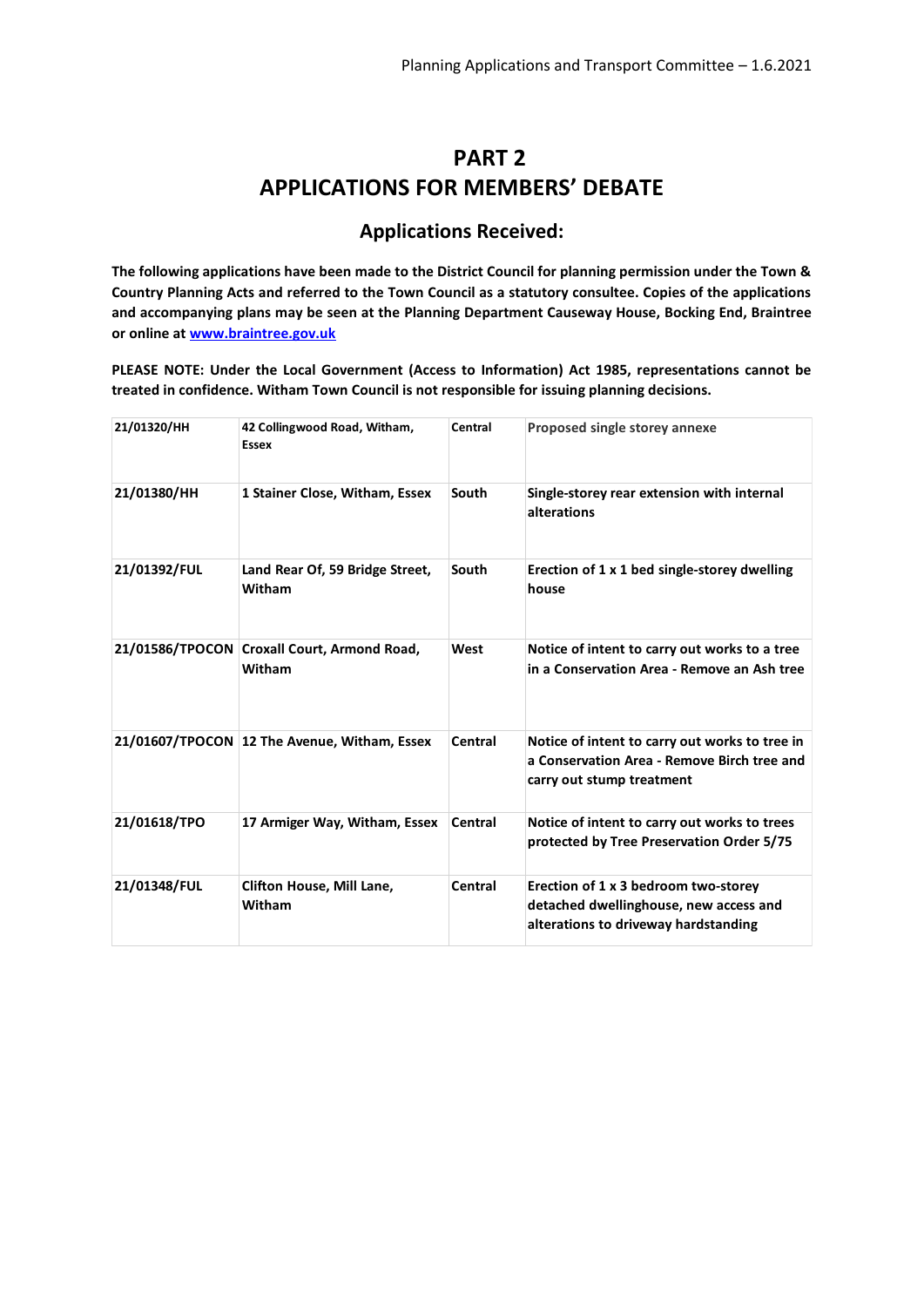| <b>ESS/51/21/BTE</b> | <b>Colemans Farm Quarry, Little</b><br><b>Braxted Lane, Rivenhall,</b><br>Witham, Essex, CM8 3EX | Central | For the continuation of mineral extraction<br>and ancillary use without compliance (for a<br>temporary period ceasing upon the working<br>and restoration of the western extension)<br>with conditions 12 (HGV movements), 25<br>(mineral handling), 27 (restoration materials<br>importation), and 35b (restrictions on<br>permitted development rights) of planning<br>consent ESS/40/18/BTE that was an earlier<br>variation of conditions under planning<br>consent ESS/10/18/BTE to now enable the<br>importation of as raised sand and gravel<br>from a proposed western extension to the<br>site; the importation of inert materials (for<br>use in the restoration of the proposed<br>western extension); the inclusion of<br>additional water lagoons on site; and a<br>temporary increase in HGV movements to<br>enable accelerated progression of proposed<br>western extension restoration scheme to<br>return the land to formation level in advance<br>of the a12 road widening and improvement<br>national infrastructure project |
|----------------------|--------------------------------------------------------------------------------------------------|---------|--------------------------------------------------------------------------------------------------------------------------------------------------------------------------------------------------------------------------------------------------------------------------------------------------------------------------------------------------------------------------------------------------------------------------------------------------------------------------------------------------------------------------------------------------------------------------------------------------------------------------------------------------------------------------------------------------------------------------------------------------------------------------------------------------------------------------------------------------------------------------------------------------------------------------------------------------------------------------------------------------------------------------------------------------|
|----------------------|--------------------------------------------------------------------------------------------------|---------|--------------------------------------------------------------------------------------------------------------------------------------------------------------------------------------------------------------------------------------------------------------------------------------------------------------------------------------------------------------------------------------------------------------------------------------------------------------------------------------------------------------------------------------------------------------------------------------------------------------------------------------------------------------------------------------------------------------------------------------------------------------------------------------------------------------------------------------------------------------------------------------------------------------------------------------------------------------------------------------------------------------------------------------------------|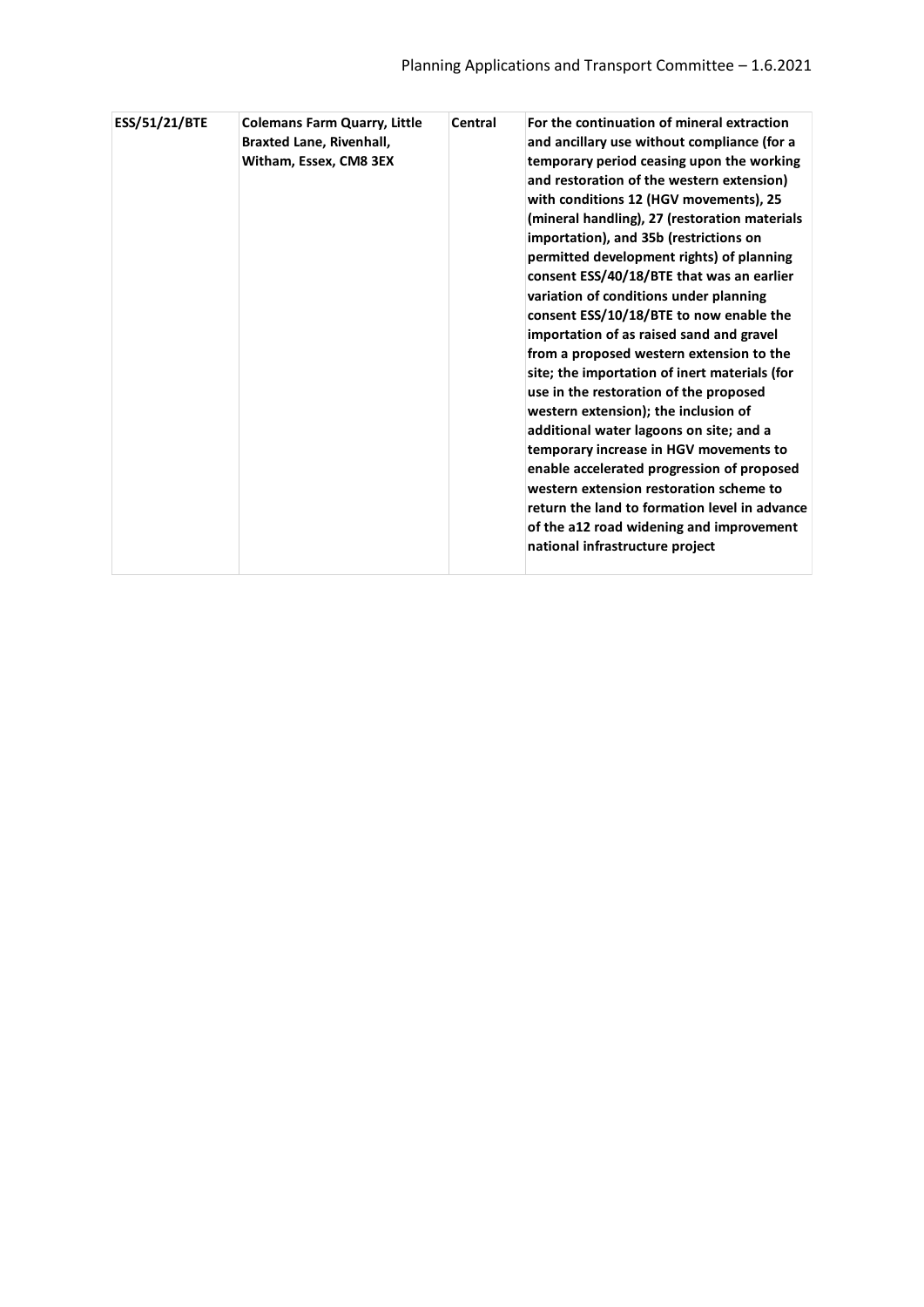**Application No:-** 21/01320/HH

**Address:-** 42 Collingwood Road, Witham, Essex

**Ward:-** Central

**Proposal:-** Proposed single storey annexe

**Relevant Site History:-** 08/00789/FUL – Planning permission granted for Annexe structure. 11/00412/FUL Application for a new planning permission to replace an extant planning permission (08/00789/FUL) in order to extend the time limit for implementation.

**Representations:-**

**Summary:-** The proposal is to demolish existing garage and workshop/shed in the back garden to build a one bedroom annex for elderly parents. The annex will have a floor area of 52 square metres and will be built one metre from the boundary fence. The roof of the structure will be visible over the 1.8m high boundary fence but to date there have been no representations.

**Recommendation:-** A previous application had been made on this site for an annexe. The Town Council had recommended the application for refusal on the grounds of the building not being in keeping with the street scene and may result in inappropriate development. Whilst this site is in a Conservation Area the annexe would not be seen from the road. The garden is large, the annexe is subservient to the host building and there is ample parking. Would recommend no objection subject to the annexe being ancilliary to the existing dwelling and not as an independent residential unit and no representations from neighbours.

**Policy References:-** LPP38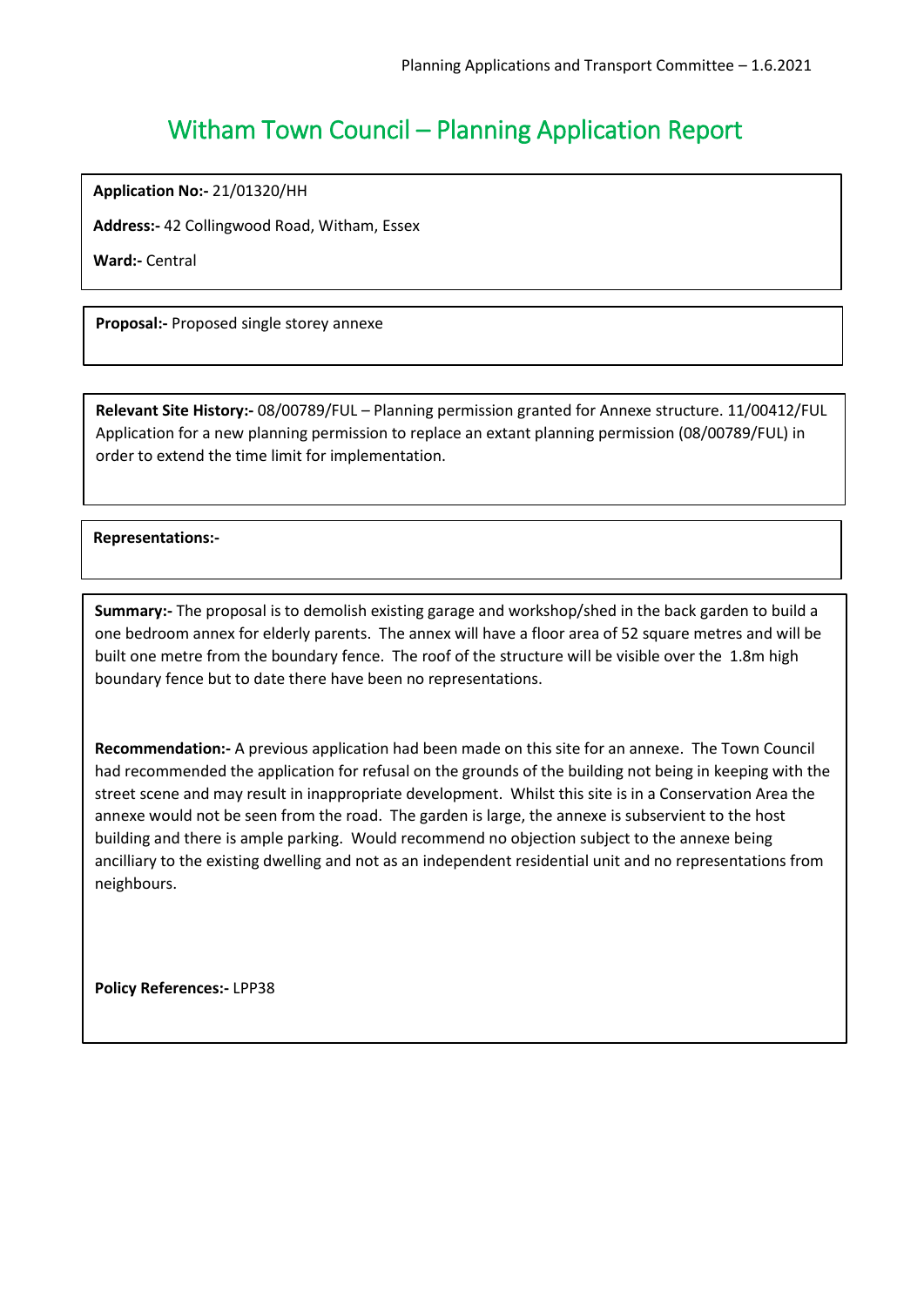**Application No:-** 21/01380/HH

**Address:-** 1 Stainer Close, Witham, Essex

**Ward:-** South

**Proposal:-** Single-storey rear extension with internal alterations

**Relevant Site History:-**

**Representations:-**

**Summary:-** The proposal is to extend across the back of the house to form an open plan living area. The extension will be a maximum of 3.5m in depth by 9.1m across. In addition the back of the garage will be used to form a utility room.

**Recommendation:-** This five bedroomed property is close to the roundabout The garden is a fair size to take the proposed extension but what concerns me is the proposal to convert the back of the garage into a utility room. There is parking on the drive for just one vehicle. Recommend refusal on the grounds of insufficient parking for a five bedroomed house in line with Essex Parking Standards

**Policy References:-** Essex Parking Standards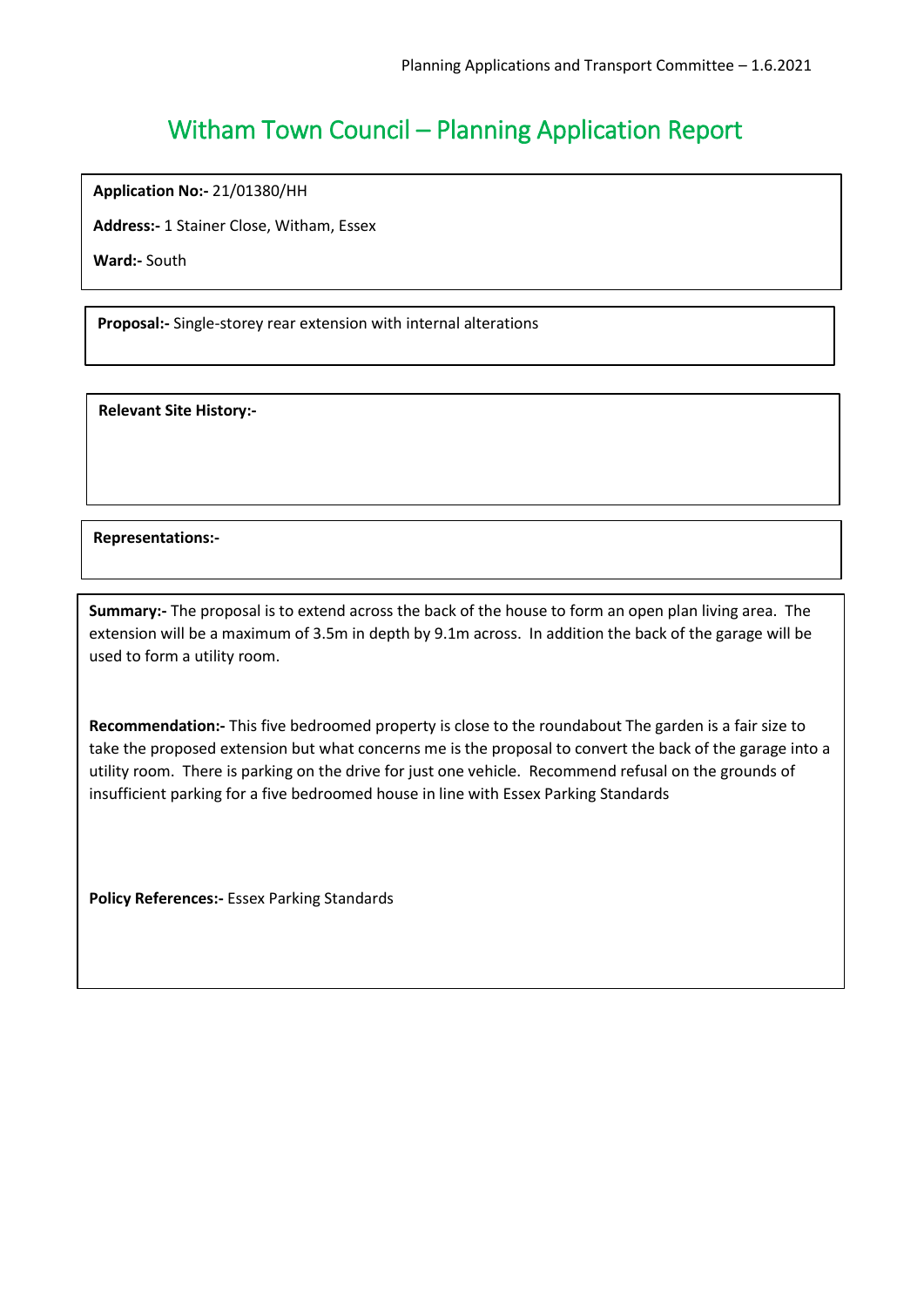**Application No:-** 21/01392/FUL

**Address:-** Land Rear Of, 59 Bridge Street, Witham

**Ward:-** South

**Proposal:-** Erection of 1 x 1 bed single-storey dwelling house

**Relevant Site History:-** There have been numerous applications for this site and planning consent was approved at 20/00146/FUL for a single dwelling.

**Representations:-**

**Summary:-** This is the awaited application for the second bungalow on this site. The proposal is for a disabled access bungalow with a covered electrical charging point for a mobility scooter. There is no parking provision on the site at all.

**Recommendation:-** The Fire Authority has specified that there should be inter alia 3.7m access for the fire truck. The proposed access from the road is not quite that distance and it narrrows as it passes the properties facing the road. Would recommend refusal on the grounds of insufficient access for emergency vehicles and no parking provision.

**Policy References:-** LPP37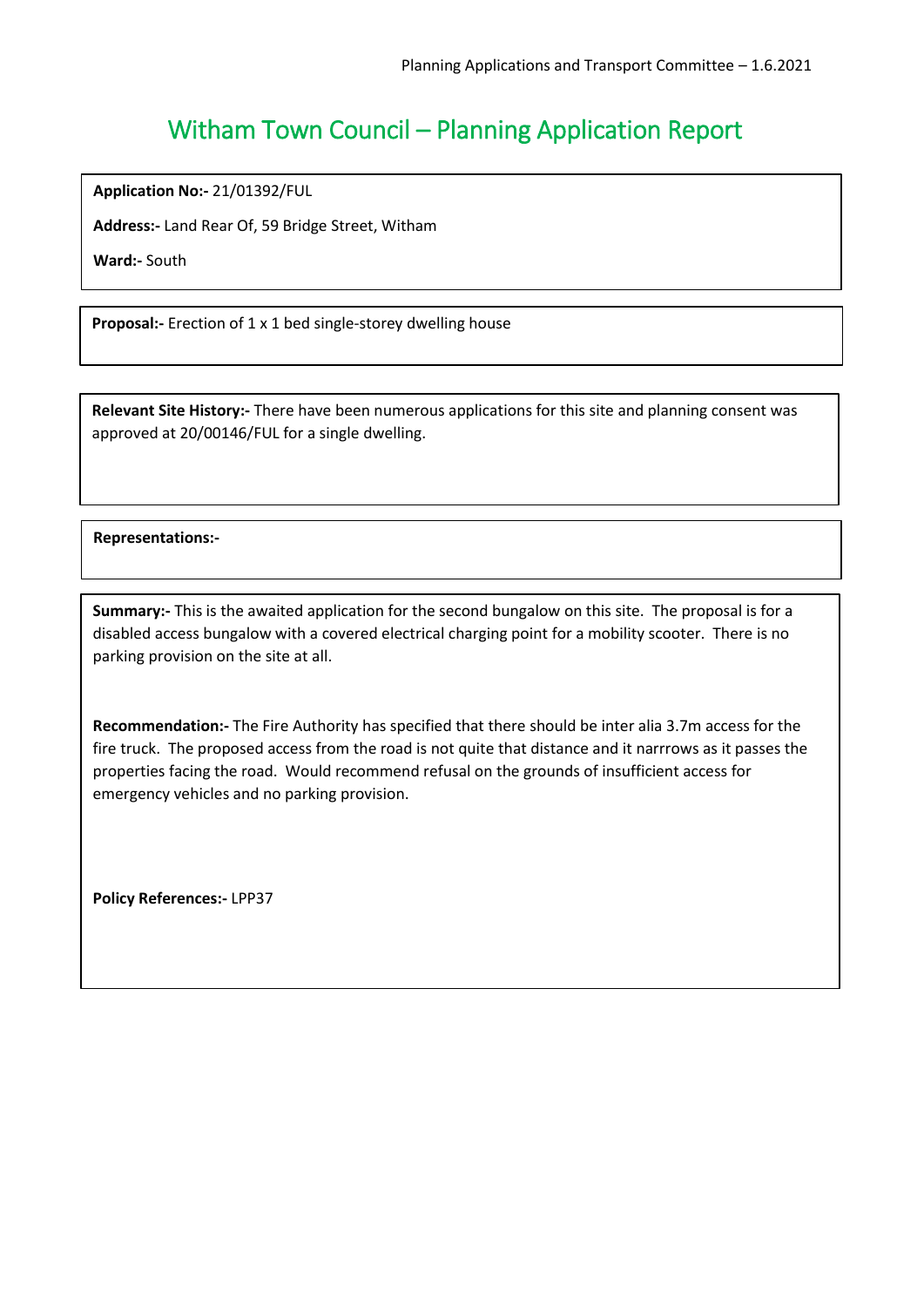**Application No:-** 21/01586/TPOCON

**Address:-** Croxall Court, Armond Road, Witham

**Ward:-** West

**Proposal:-** Notice of intent to carry out works to a tree in a Conservation Area - Remove an Ash tree

**Relevant Site History:-**

**Representations:-**

**Summary:-** The applicant wishes to fell an ash tree as it is suggested that it is damaging the property.

**Recommendation:-** I have sought the advice of the Tree Warden. The applicant has stated that they do not wish to replant but this should be mandatory.

**Policy References:-**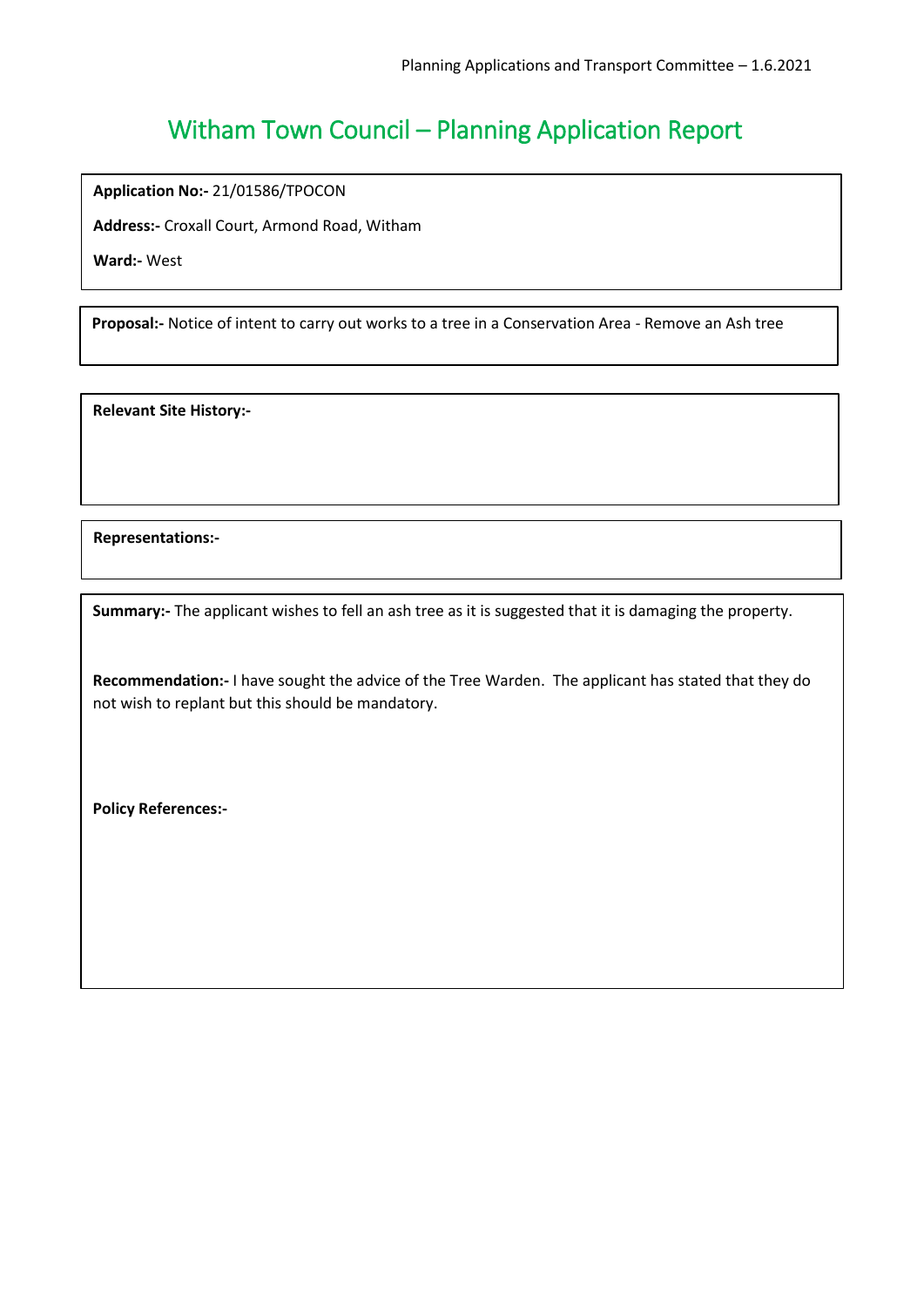**Application No:-** 21/01607/TPOCON

**Address:-** 12 The Avenue, Witham, Essex

**Ward:-** Central

**Proposal:-** Notice of intent to carry out works to tree in a Conservation Area - Remove Birch tree and carry out stump treatment

**Relevant Site History:-**

**Representations:-**

**Summary:-** This application has apparently been made with a tree report which BDC has kept private as there would appear to be an insurance claim.

**Recommendation:-** The Tree Warden has confirmed my view to recommend refusal on the grounds of lack of information.

**Policy References:-**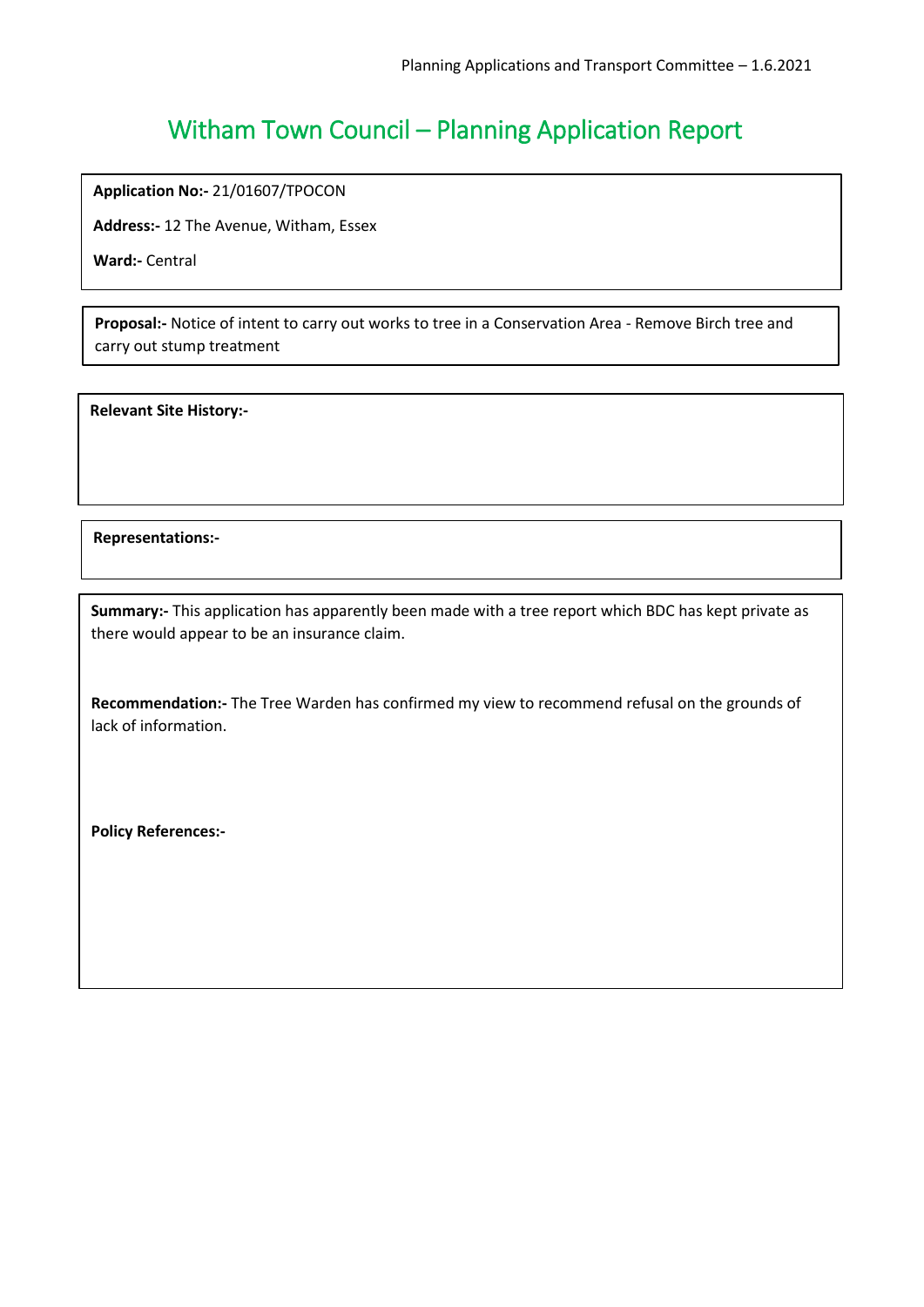**Application No:-** 21/01618/TPO

**Address:-** 17 Armiger Way, Witham, Essex

**Ward:-** Central

**Proposal:-** Notice of intent to carry out works to trees protected by Tree Preservation Order 5/75

**Relevant Site History:-**

**Representations:-**

**Summary:-** Crown reduce Sycamore tree to reduce all branches all around by 4 metres to clear any dead wood, prevent any damage to building and significant cross of boundaries

**Recommendation:-** The work appears reasonable but the Tree Warden's advice has been sought.

**Policy References:-**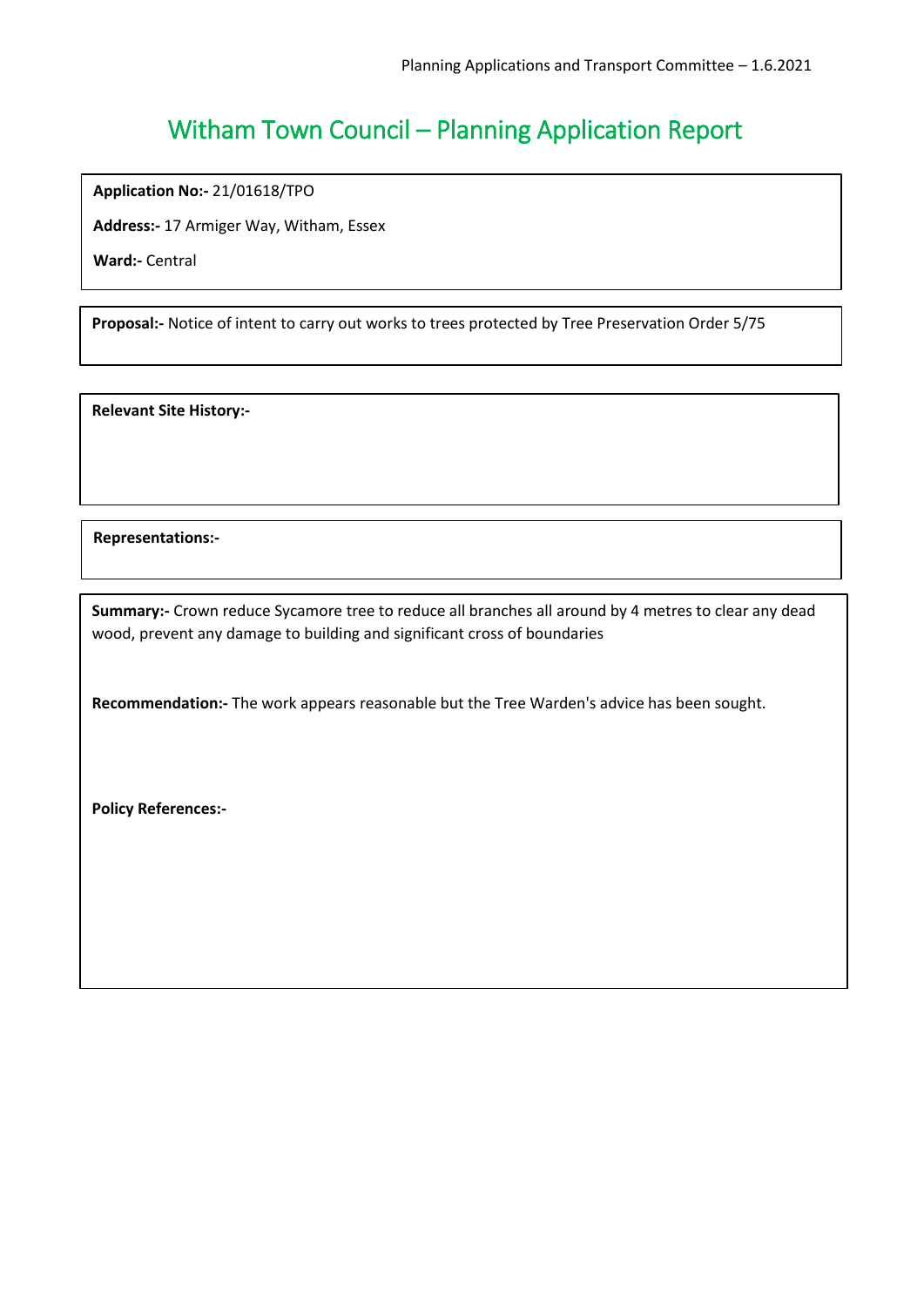**Application No:-** 21/01348/FUL

**Address:-** Clifton House, Mill Lane, Witham

**Ward:-** Central

**Proposal:-** Erection of 1 x 3 bedroom two-storey detached dwellinghouse, new access and alterations to driveway hardstanding

**Relevant Site History:-**

**Representations:-**

**Summary:-** The proposal is to build a new dwelling to the side of Clifton House. There will be a 2.3 metre gap between the house. Clifton House will have a new access with three parking spaces. The new dwelling which will be three bedroomed with have two parking spaces and retain the existing access. Following advice from the Planner Authority new visibility splays have been aligned.

**Recommendation:-** There is sufficient space for this dwelling to be built. Mill Lane is a busy road and both the existing access and the new one will have improved visibility splays. Recommend no objection.

**Policy References:-** LPP37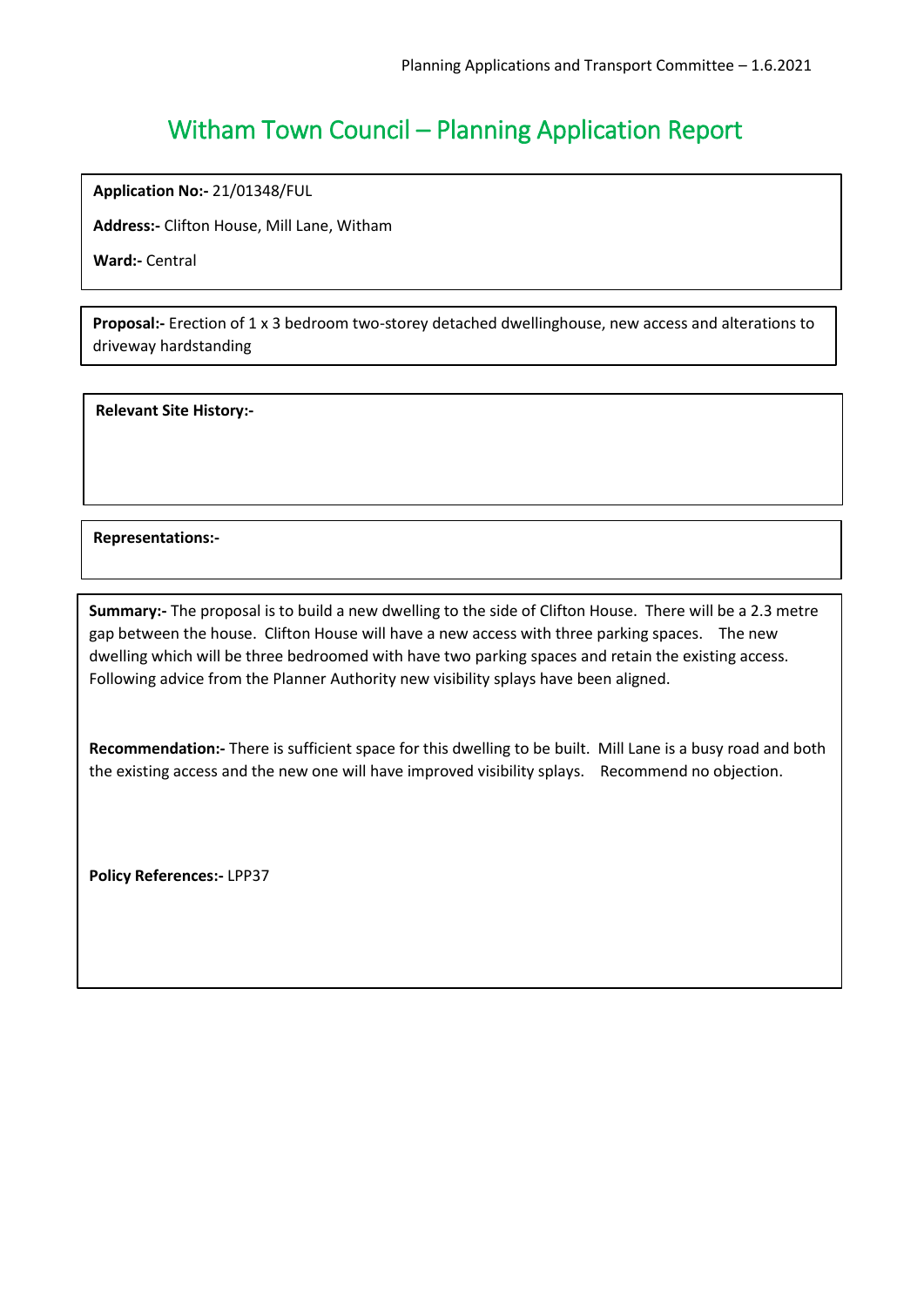**Application No:-** ESS/51/21/BTE

**Address:-** Colemans Farm Quarry, Little Braxted Lane, Rivenhall, Witham, Essex, CM8 3EX

**Ward:-** Central

**Proposal:-** For the continuation of mineral extraction and ancillary use without compliance (for a temporary period ceasing upon the working and restoration of the western extension) with conditions 12 (HGV movements), 25 (mineral handling), 27 (restoration materials importation), and 35b (restrictions on permitted development rights) of planning consent ESS/40/18/BTE that was an earlier variation of conditions under planning consent ESS/10/18/BTE to now enable the importation of as raised sand and gravel from a proposed western extension to the site; the importation of inert materials (for use in the restoration of the proposed western extension); the inclusion of additional water lagoons on site; and a temporary increase in HGV movements to enable accelerated progression of proposed western extension restoration scheme to return the land to formation level in advance of the a12 road widening and improvement national infrastructure project

#### **Relevant Site History:-**

#### $\overline{a}$ **Representations:-**

**Summary:-** In the planning statement it is explained that it is wished for a western extension to include the diversion of Burghey Brook, restoration to arable land using imported inert restoration materials and on-site matters in advance of the A12 widening and for the continuation of mineral extraction without compliance for a temporary period, to enable the importation of sand and gravel from the western extension, importation of inert material, to include additional water lagoons on site and a temporary increase in HGV movements to enable accelerated progression of the western extension restoration scheme to return the land to formation level in advance of the A12 road widening. The documentation states that these activities are necessary in view of the potential upgrades of the A12 and an application was made at ESS/10/18/BTE which was granted. Six changes have been identified should the A12 alignment proceed namely - New primary route into the quarry, relocate the plant site, a need to ensure that the current void space under the preferred route is restored, remove remaining minerals on the proposed route as per national and localy policy guidance, the construction of the A12 would compromise the approved restoration landform and the construction of the A12 will compromise the approved restoration habitat distribution.

**Recommendation:-** The proposed route of the A12 will significantly impact on the Quarry site. Originally it was estimated that the sand/gravel extraction and restoration of the site would take between 16 to 18 years. It was envisaged that there would be 58 HGV movements a day, although a finalised application increased this to 150 HGV movements a day and was approved. It is now suggested that for a period of two years whilst this restoration of imported materials is carried out the number of HGV movements a day could be as high as 300 i.e. double. The Transport Statement suggests that there will be demonstrable impact on traffic. It is suggested that in view of the impact such high numbers would have on local traffic that the HGVs should all use the A12 to leave Witham rather than using local roads such as to Braintree going past a number of schools en route.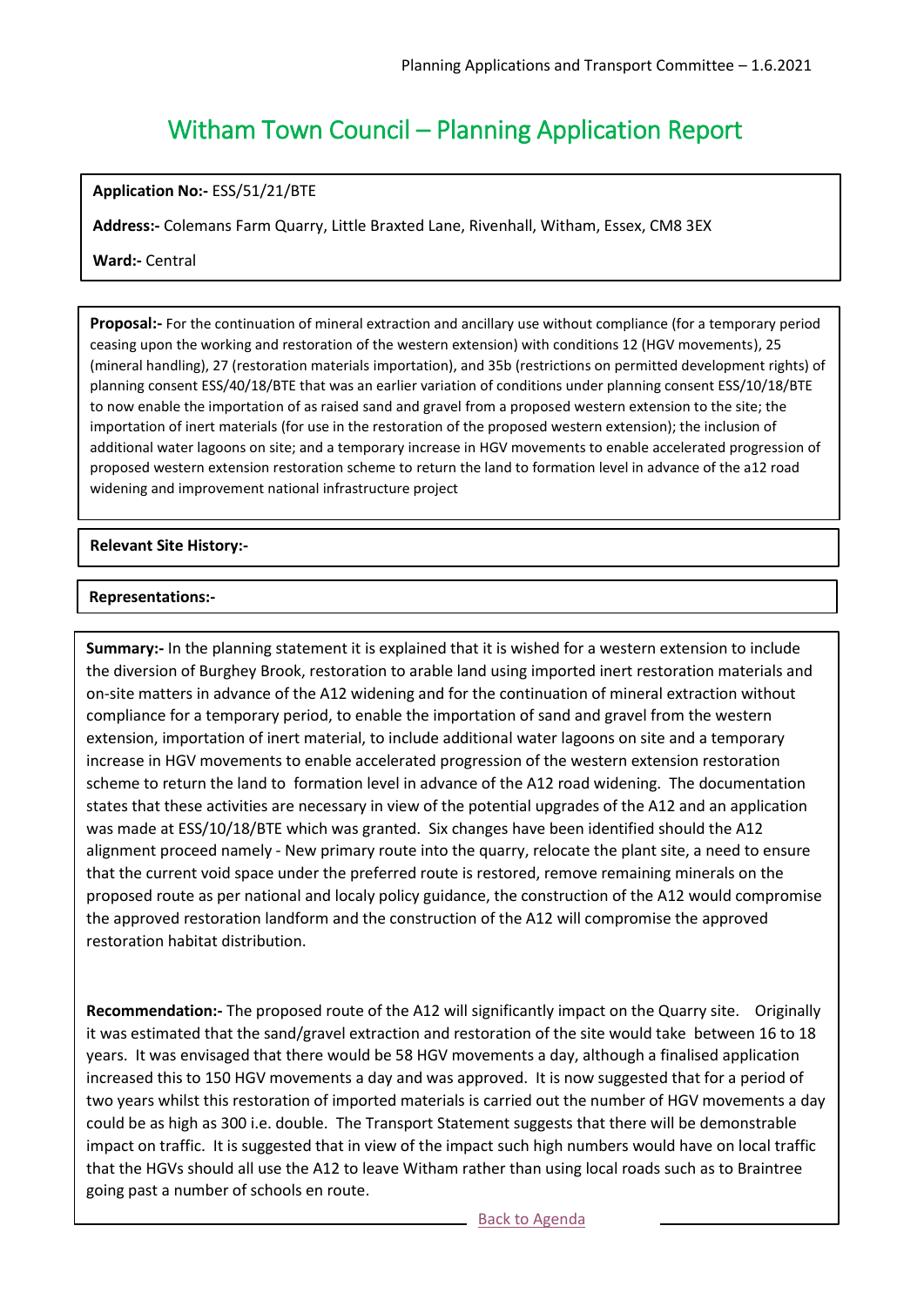<span id="page-13-0"></span>

| <b>Application &amp; Address</b>                                                                   | <b>Proposal</b>                                                                                                                                                                | <b>BDC Decision</b>          | <b>WTC Decision Agenda Item 9</b>                                                                                        |
|----------------------------------------------------------------------------------------------------|--------------------------------------------------------------------------------------------------------------------------------------------------------------------------------|------------------------------|--------------------------------------------------------------------------------------------------------------------------|
| 21/00795/TPO - Walnut<br>House Collingwood Road<br>Witham Essex CM8 2DY                            | Notice of intent to carry out<br>works to tree protected by Tree<br>Preservation Order 15/07 - One<br>large Walnut tree in the rear<br>garden which is very close to<br>house. | <b>Application Permitted</b> | raised no objection subject to the District<br>Council's Landscape Officer's advice.                                     |
| 21/00649/HH - 16<br>Henderson Way Witham<br>Essex CM8 1GN                                          | Single-storey rear extension                                                                                                                                                   | <b>Application Permitted</b> | No objection subject to a hipped roof on the<br>extension so that there would be no issues with<br>light or maintenance. |
| 21/00335/FUL - Hut Of 1st<br><b>Witham Scouts Newland</b><br><b>Street Witham Essex CM8</b><br>2HD | Re-roof single-storey lower activity Application Permitted                                                                                                                     |                              | raise no objection subject to the advice of the<br>Listed Buildings Officer                                              |
| Road Witham Essex CM8<br>2SR                                                                       | 21/00052/FUL - 3A Cypress Erection of external bin enclosure Application Permitted                                                                                             |                              | raised no objection                                                                                                      |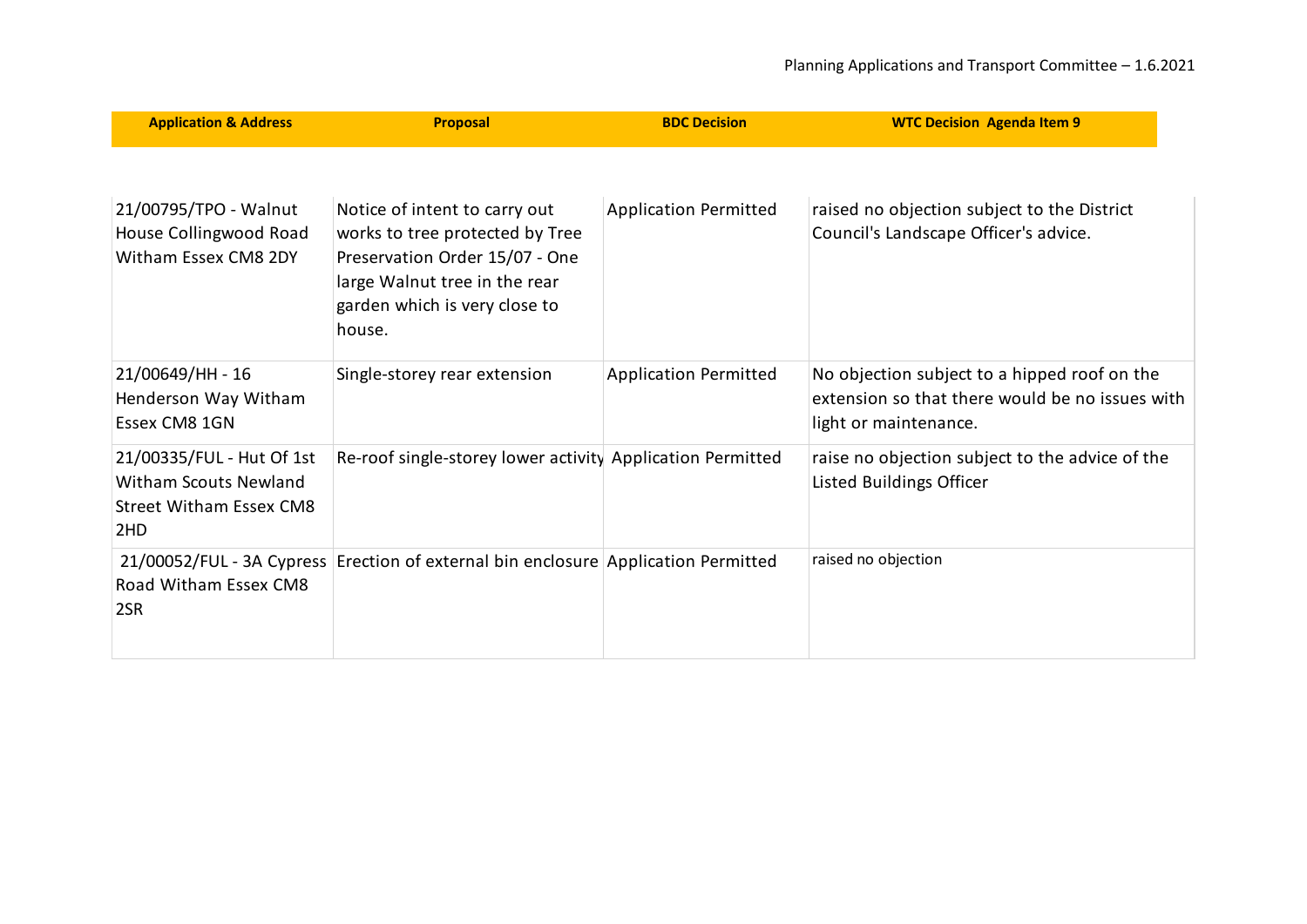| 20/02161/FUL - Kelsale<br>White Horse Lane Witham<br>Essex CM8 2BU       | Erection of single-storey 1<br>bedroom detached bungalow<br>adjacent to existing property.                                                                                                              | <b>Application Permitted</b> | recommended refusal on the grounds of gross<br>over-development of site, inadequated amenity<br>space contrary to the Essex Design Guide,<br>contrary to Essex Highways' opinion that the<br>roadway would not support further<br>development and inadequate parking provision<br>contrary to RLP 10                                                                                                                                                                                   |
|--------------------------------------------------------------------------|---------------------------------------------------------------------------------------------------------------------------------------------------------------------------------------------------------|------------------------------|----------------------------------------------------------------------------------------------------------------------------------------------------------------------------------------------------------------------------------------------------------------------------------------------------------------------------------------------------------------------------------------------------------------------------------------------------------------------------------------|
| 19/02196/FUL - Land At<br><b>Cut Throat Lane Witham</b><br>Essex CM8 2BY | Development of a standby gas<br>powered generation facility,<br>incorporating improved access<br>provision, internal access tracks,<br>security fence, gas generators and<br>associated infrastructure. | <b>Application Permitted</b> | raises no objection subject to clear and robust<br>oversight by the LPA and ECC Highways, an<br>assurance from the LPA that the work will be<br>duly inspected at all key points to ensure<br>ecology and amenity is preserved as best as<br>possible, that all key steps of the construction<br>and traffic management plans are adhered to<br>and that the appointed planning officer keeps<br>ward members fully apprised of ongoing<br>developments in writing on a regular basis. |
| 21/00758/HH - 3 Mersey<br>Road Witham Essex CM8<br>1 <sub>LL</sub>       | Two-storey side and single-storey Application Permitted<br>rear extension.                                                                                                                              |                              | raised no objection                                                                                                                                                                                                                                                                                                                                                                                                                                                                    |
| Road Witham Essex CM8<br>1GT                                             | 21/00655/HH - 85 Haygreen Proposed single storey rear extens Application Permitted                                                                                                                      |                              | raised no objection                                                                                                                                                                                                                                                                                                                                                                                                                                                                    |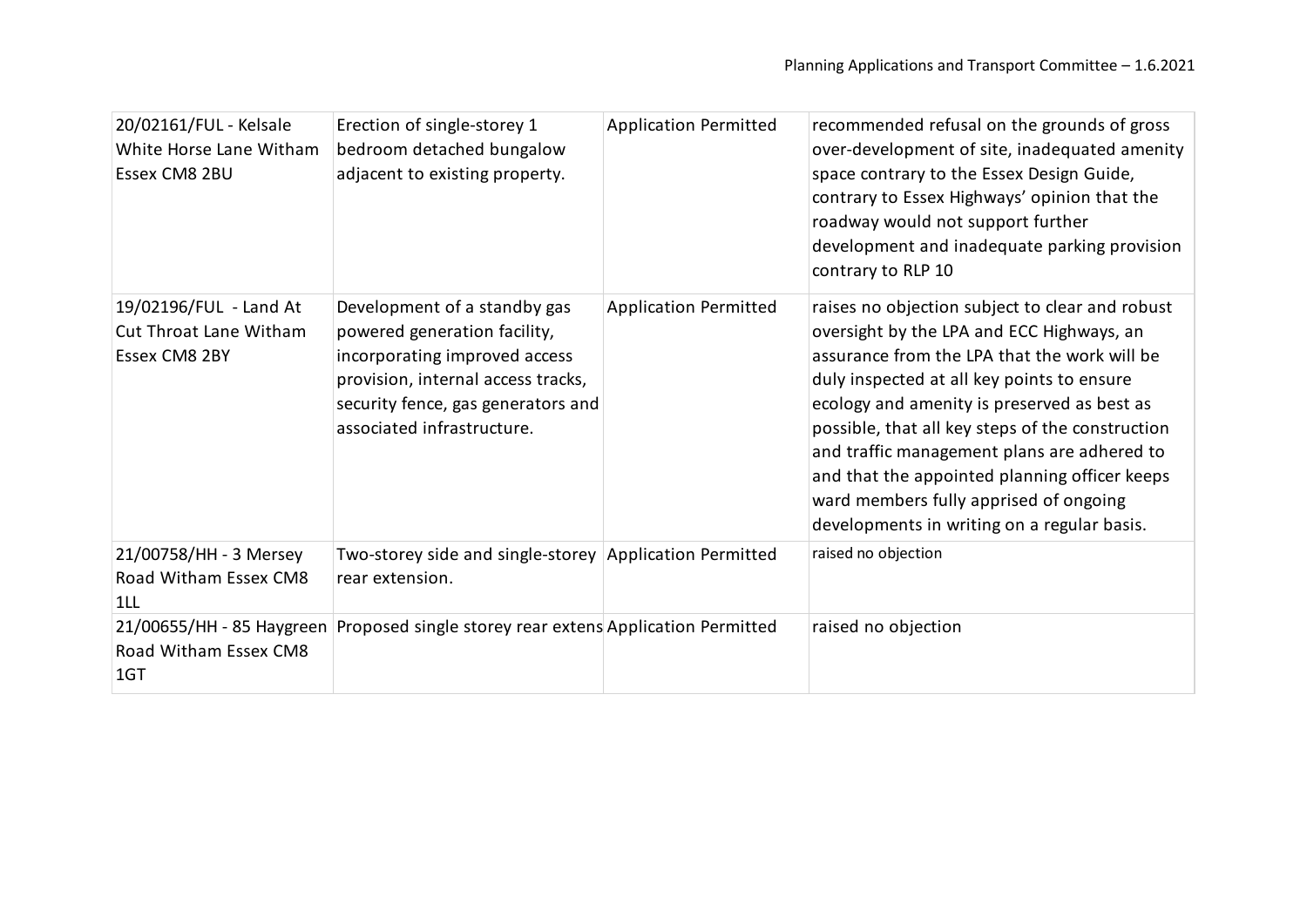| 21/00514/VAR - Land      | Variation of Condition 2                                   | Application Refused | recommended refusal on the grounds of lack of |
|--------------------------|------------------------------------------------------------|---------------------|-----------------------------------------------|
| Adjacent To Victoria     | (Approved Plans) of permission                             |                     | amenity space in line with National Planning  |
| Cottages Powers Hall End | 20/00185/FUL granted                                       |                     | Guidelines and contrary to RLP10.             |
| 21/00512/HH - 22         | Erection of single-story rear extens Application Permitted |                     | raised no objection                           |
| Duncombe Close Witham    |                                                            |                     |                                               |
| Essex CM8 1GR            |                                                            |                     |                                               |

**[Back to Agenda](#page-1-1)**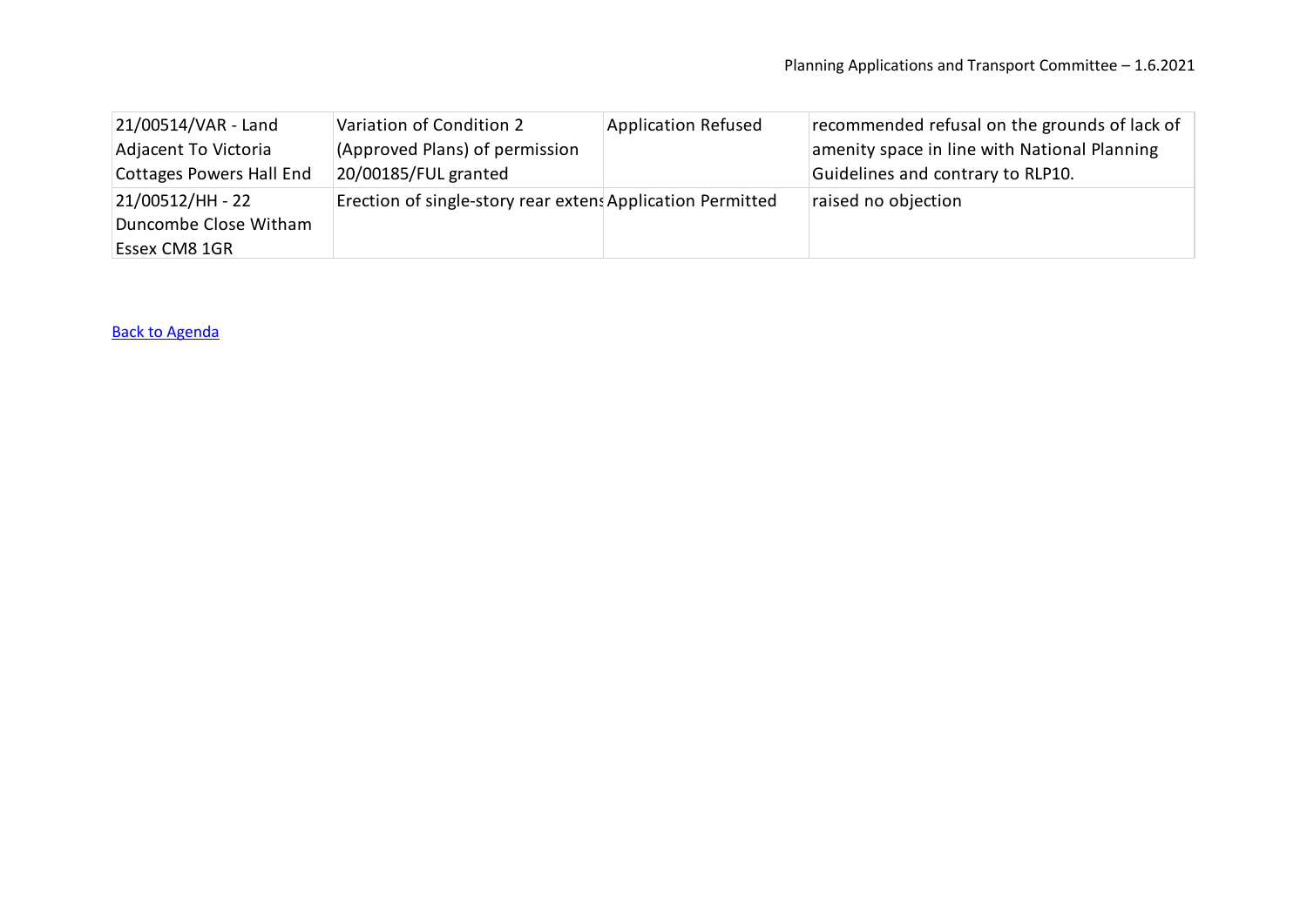<span id="page-16-0"></span>Agenda Item 10

## **Subject:** Defective Speed Inhibitor

### Good morning.

I am writing this email in the hope that you could spend some time rectifying a worrying situation that is escalating outside my mother's property.

I have copied her and also the head of the court's management team in with this email, as well as attaching photos of the speed hump's location to the building.

I would like to report a pair of defective speed inhibitors on Maltings Lane, Witham. The inhibitors in question are located outside Denholm Court which is a grade 2 listed building comprising of 7 individual properties.

Maltings Lane is frequently used by large HGV's as a through road as they head to Maldon and the surrounding areas, presumably being directed by their SatNav, even though the council has gone to the great expense of creating an effective spine road with the intention of alleviating this problem.

The exacerbation of this problem is accelerated by a faulty speed hump outside of Denholm Court that now "booms" under large vehicles, many of whom do not slow down anyway. This, in turn, shakes the property, both in its structure and its contents.

Please can I ask that you look into this matter with some urgency and bring it to the attention of the Highways Department (who advised me to contact you first).

Kind regards,

Sarah Jennings Watergate Bay Touring Park

*Photos will be on presentation*

From: Matthew Elsey [<Matthew.Elsey@essexhighways.org>](mailto:Matthew.Elsey@essexhighways.org) **Sent:** 27 April 2021 15:23 To: Assistant Clerk [<assistantclerk@witham.gov.uk>](mailto:assistantclerk@witham.gov.uk) **Subject:** Re: Defective Speed Inhibitor

Hi Hayley

I've taken a look at the speed humps and can't find anything wrong with them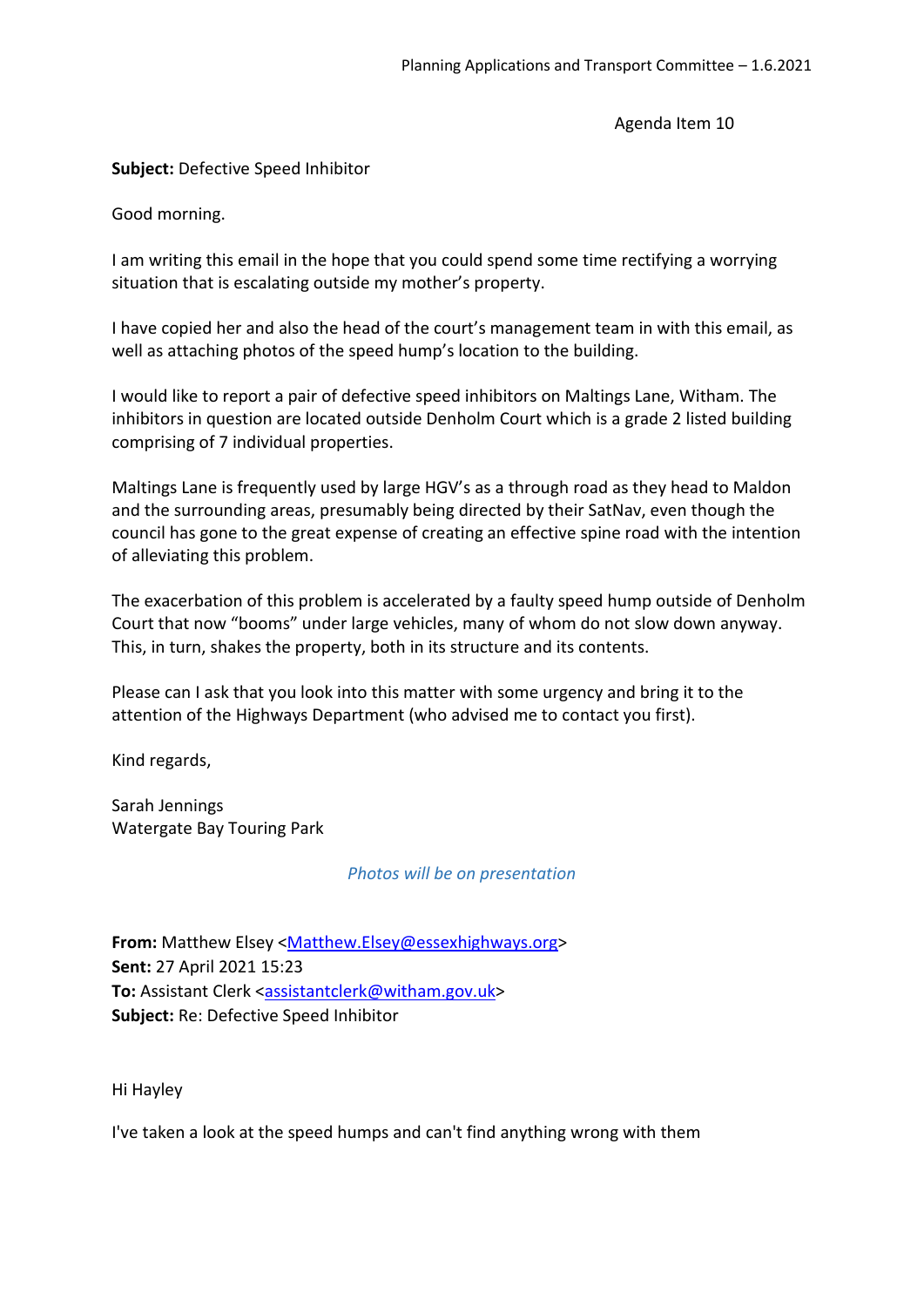I tried to lift them on all corners and was unsuccessful so they are definitely secure to the carriageway

I also watch as several cars drove over them and again they showed no sign of not being secure to the carriageway or damaged

I can only again suggest the issue is from vehicles driving over them too fast

There is no weight limit on this road either so although i agree this road should not be used as a cut through there is nothing to stop large vehicles from using this road

The only thing i can suggest is going onto the ECC Highways website and trying to find ether highways improvements (which is different from myself in maintenance) or seeing if there is any information on the highways location improvements panel and ask them if anything can be done in regards to moving the speed humps further up or down the road away from their property or having a 7.5 tone weight limit put onto this road to help with traffic numbers

Hope this is of some help

Thanks

Matt

Matthew Elsey | Highways Inspector

Highways

Hi Kevin,

I have a resident in South Ward who has complained about a defective speed hump in Maltings Lane (see her email below). She has concerns regarding the noise created from vehicles going over the hump near her property.

I have been in touch with my contact at Highways who has confirmed the following - "I've taken a look at the speed humps and can't find anything wrong with them.

I tried to lift them on all corners and was unsuccessful so they are definitely secure to the carriageway.

I also watch as several cars drove over them and again they showed no sign of not being secure to the carriageway or damaged.

I can only again suggest the issue is from vehicles driving over them too fast.

There is no weight limit on this road either so although I agree this road should not be used as a cut through there is nothing to stop large vehicles from using this road.

The only thing I can suggest is going onto the ECC Highways website and trying to find ether highways improvements (which is different from myself in maintenance) or seeing if there is any information on the highways location improvements panel and ask them if anything can be done in regards to moving the speed humps further up or down the road away from their property or having a 7.5 tone weight limit put onto this road to help with traffic numbers"